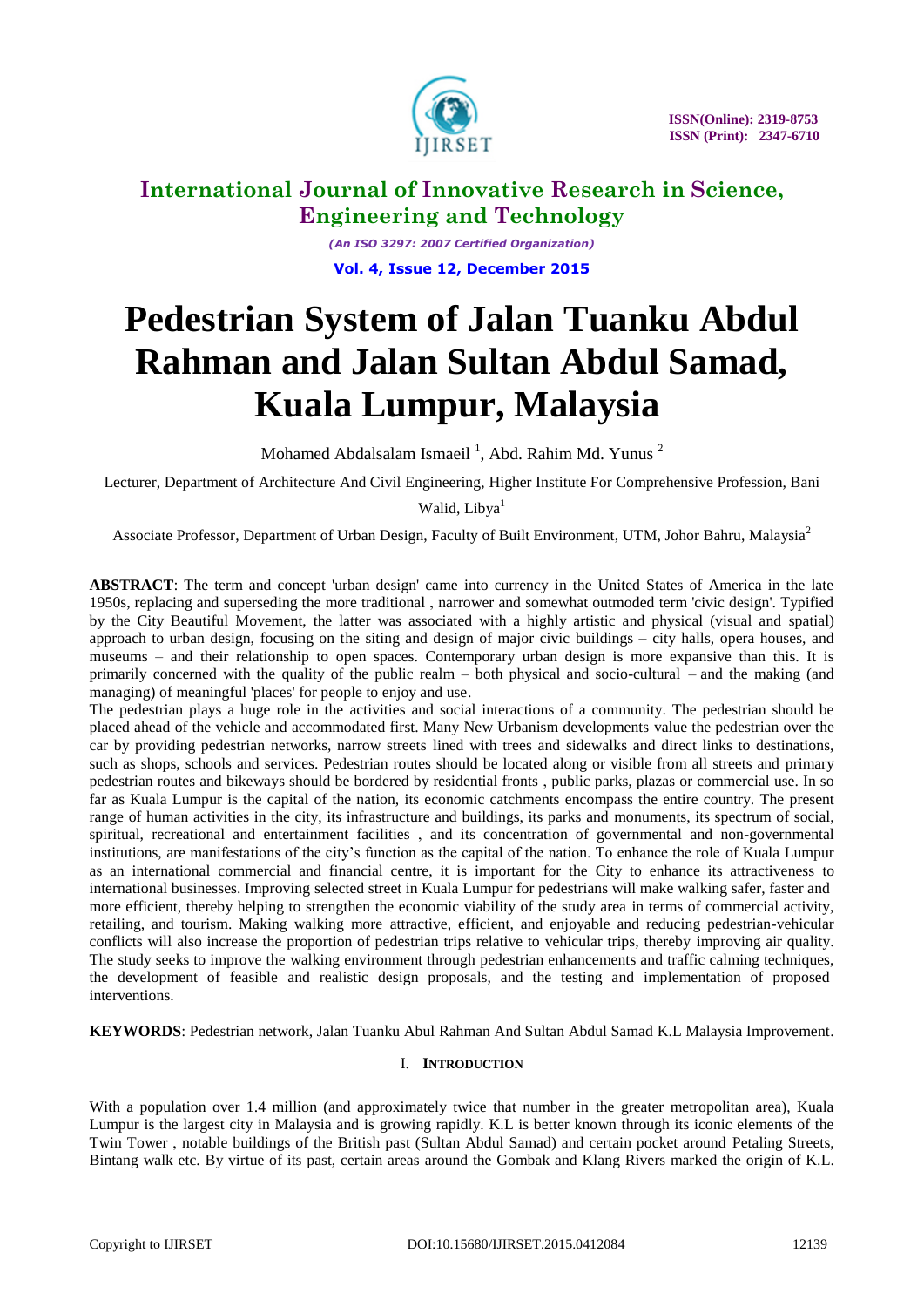

*(An ISO 3297: 2007 Certified Organization)*

### **Vol. 4, Issue 12, December 2015**

One of the major spines is around Jalan Tuanku Abdul Rahman to the Dataran Merdeka where the Headquarter of the British administration is located.

There are many reasons for building one of the pedestrian mall types or streetscapes, the primary one is to revitalize an area of the central business district in a given city in order to increase retail sales, to strengthen property values, to compete with suburban shopping centers, and to encourage private investment by creating a stable environment for retail business. [1]. For the most part, these people had good minds for business: it just did not make sense that in this car-culture, people would be more likely to shop on streets blocked off to their main form of transportation. Counterintuitive as it may be, pedestrian malls have proven to be successful despite people's car dependency. [2]. Concluding the volume are 23 sophisticated and innovative European case studies .The author and architect Dominique Gauzin-Muller has specialized on energy and environmental issues and ecological architecture for over 15 years . [3]. In a semi-mall or transit way, pedestrian crossings over bus and traffic lanes should be well-marked and the use of crosswalks encouraged . [4]. In [5], The rising demand for child care has prompted increased awareness of the importance of developmentally appropriate play and learning environments; and increased attention is being focused on the specific outdoor space needs for the elderly, college students, and hospital patients and staff. The authors in [6] Learn all you need to know about design of urban spaces from this one-stop introductory guide. Gain a comprehensive overview of the topic through the authors' holistic approach. Complex ideasare presented logically for ease of understanding.

Following an introduction that maps out the theoretical terrain, outlines the principal issues, themes and arguments and defines the key terms, the contributors discuss : theoretical space and representation, visual culture and spectacle, class and capital, community and public space, nation, Diaspora and belonging. [7]. Lynch (1 960) states that our "need to organize and pattern our surroundings is so crucial, and has such long roots in the past. That this image has wide practical and emotional importance to the individual. Lynch claims that "a distinctive and legible environment not only offers security but also heightens the potential depth and intensity of human experience. [8]. All of Earth's life is interconnected and sacred. An awareness of that sacred relationship opens a direct path to spiritual understanding. These powerful techniques join mind, will, spirit, and intuition to the plants, animals, and minerals sharing our world, aligning the practitioner in a deeper relationship with life's sacred matrix. [9]. Pedestrians and cyclists need routes which are positive, safe, direct , accessible and free from barriers. Generally streets which are designed for low traffic speeds are safe for walking and cycling (ideally 20mph or less), especially when the detailed layout design (of junctions, crossings and surfacing) has their needs in mind. People feel safer on streets where there is activity, where they can be seen by drivers , residents and other users. [10].

### II. **SITE ANALYSIS**

Designing a successful place involves bringing together the environmental , social and economic elements that are necessary for it to be truly sustainable. The purpose of this analysis is to specify the data sources, and instrumentations used by this study and analysis related to the study area. It is an important part that outlines the procedure by which relevant data is collected and analyzed .

As a result of street restructuring, there is a continuous pedestrian arcade , particularly along the shops. The average height of arcade is 3.5 metres, and its width is 3 meters, with some variations according to the segment of the street. The dimension of columns in the front side of the buildings varies as 30/30 cm, 45/45 cm , 60/45cm, 45/70 cm, 60/60 cm, and 60/75 cm. The distance between the columns of a building follows modular space arrangements, but varies amongst buildings .

As a channel of movement, street connects one place to another. The street provides a link between buildings, both within the street and in the city at large. As a link, it facilitates the movement of people, as pedestrians or within vehicles, and the movement of goods. In correlation to this function, Eichner and Tobey (1987) have identified various activities regarding the use of street as a channel of movement (Table 1 ).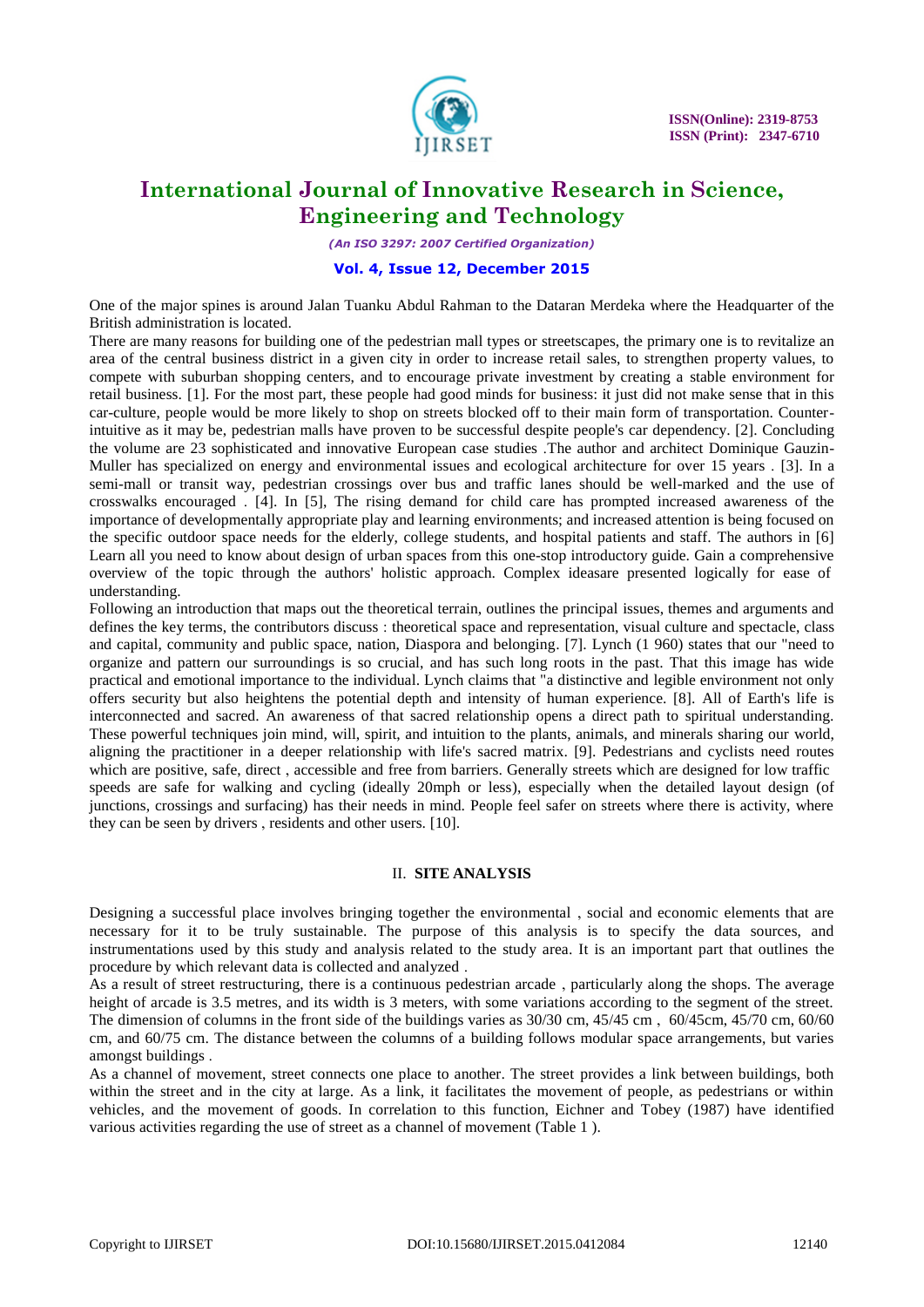

*(An ISO 3297: 2007 Certified Organization)*

**Vol. 4, Issue 12, December 2015**

**Table 1: Street as a Channel of Movement**

| Table 1: Street as a Unannel of Movement                                  |
|---------------------------------------------------------------------------|
| <b>FUNCTIONAL USES</b>                                                    |
| <b>Vehicular Circulation</b>                                              |
| •Through movement                                                         |
| •Picking up/dropping off passengers                                       |
| •Curb side parking                                                        |
| • Access to parking                                                       |
| •Buses                                                                    |
| •On-street service                                                        |
| •Off-street service                                                       |
| •Emergency vehicle                                                        |
| <b>Pedestrian Circulation</b>                                             |
| •Through movement                                                         |
| • Waiting for, boarding and alighting from vehicles (buses, taxis, cars ( |
| • Entering and looving outward                                            |

•Entering and leaving subways

•Crossing street

•Entering and leaving buildings

Source: Eichner and Tobey, 1987



Figure 1: Street as Channel of Movement; (a) pedestrian movement, (b) vehicle movement, Source: (Field Survey 2008)

Some streets function as a place for exchange of goods or a place to do business. People use the street as a place to offer goods and a place for display as much as they were 'allowed'. Pedestrians see, compare, discuss with their companions, bargain and decide whether to buy an item or not. Street, besides being a public space, have traditionally served as a place to do commerce. While people use the street as a place for trading, numerous other forms of economic-based informal street activities, such as of street vendors and street musicians, occupy most part of the street space .

The road networks mainly serve the outer limits of the area. A network of narrow alleys, approximately 1.5 to 3 meters wide, serves most of the area of Tuanku Abdul Rahman Street. Heavy vehicles are not allowed to enter the alleys; most of the inhabitants use motorcycle or bicycle for their daily activities. Car and other kinds of heavy vehicles are parked outside the area, commonly in the street side of bigger alleys of Tuanku Abdul Rahman .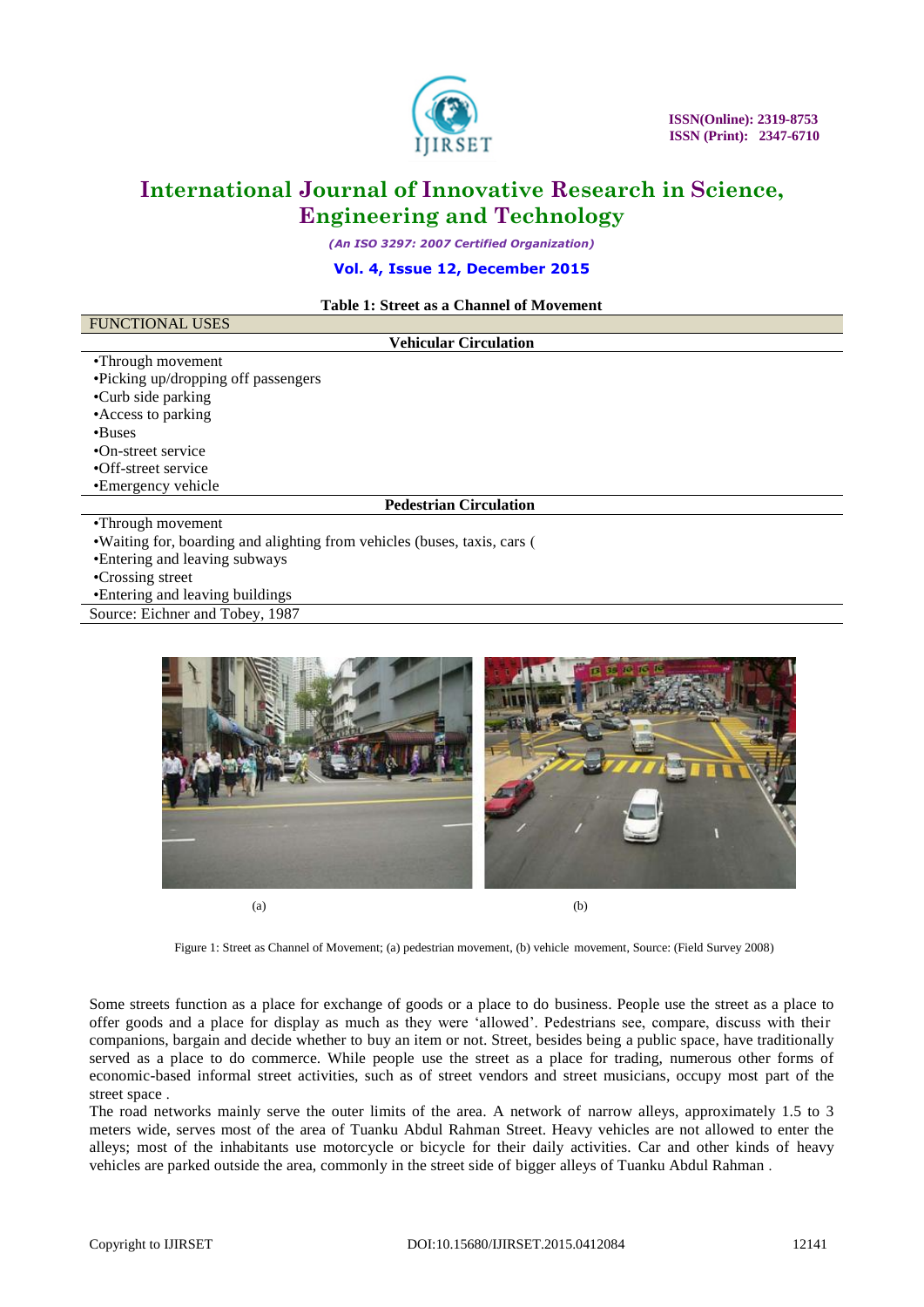

*(An ISO 3297: 2007 Certified Organization)*

### **Vol. 4, Issue 12, December 2015**

The study area was located on Kuala Lumpur Town nearby the more famous square in Malaysia (Dataran Merdeka), which located between the Gombak and Klang rivers, where Sultan Abdul Samad Building and the National History Museum are located

On that area can find the physics evidence from the past time such as the Royal Selangor Club from the British period which built in 1910 rests on one corner of the square .

Circulation is important as a linkage between activities from and to Tuanku Abdul Rahman Street. Development of town can also increase amount of vehicle population and request for parking lot. Visually, street characteristic in Jalan Tuanku Abdul Rahman is fulfilling and one direction (Figure 3.9). Increasing of vehicle usage will not only generate the problem toward the area but also will influence to the Street image. Circulation for pedestrian and disabled persons also require to pay attention seriously. The street as an alternative way for pedestrian to go to another place such as market or mosque .

On the study area, there are few heritage buildings and smooth architecture elements. Assortment of pattern and architecture were created area form and interesting visual in study area. Therefore, addition or change by development or person need must be paid attention for aspects to contaminate visual quality especially new buildings with its height, if uncontrolled by government authority .

Most of buildings in study area are the story buildings like traditional old shop houses are three and four stories (Figure 3.10). These buildings will lose from people eyesight because new building were standing and amount of it stories are more than that, also do not have better visual quality of architecture. The problem must be stopped immediately with a clearly rule because it can eliminate visual quality and the image of Tuanku Abdul Rahman Street . Building height will influence a major impression of the place where people in, called sense of place. Sense of place does not only consider to what people feel , but also consider that building height can not be obstacle for people to find orientation to another place .

There are few old buildings along Jalan Tuanku Abdul Rahman and Jalan Abdul Samad which built during the British period with great Architecture style and must be protected (Figure 3.11). The variety of buildings composition can create an esthetic high value on study area, especially for increasing image as an old area in the Town. The old secretariat buildings that surround Merdeka Square with their Moorish motifs form the heart of the old city and have a consistency and solidity , which also makes clear references to Islamic culture and the tropical climate .

Surrounding the square are many buildings of historical interest including the Royal Selangor Club Complex which is situated on one corner of the square, the Sultan Abdul Samad Building, the National History Museum and the Memorial Library, a building dating back to 1909, St. Mary's Anglican cathedral, a Gothic style building which is more than a hundred years old and the impressive modern Dayabumi Complex .

The Sultan Abdul Samad Buildingwas among the most significant landmarks built by the British, which grandly overlooks the Dataran Merdeka. This Moorish architecture beauty, completed in 1897, housed several important departments during the British administration. The quasi-Tudor style timber structure was built in 1890 and remains a place to watch a game of cricket on a Sunday afternoon. The Royal Selangor Club's Tudor-style building, built in 1890is in stark contrast to the Moorish Sultan Abdul Samad government building across the square .

### III. **CONCEPT AND DESIGN**

The site continues to grow, there is need to put in place a viable transit system which is capable of meeting future pedestrianization demands, as well as reversing the declining quality of life in the study area. This is the last part started with the design concept and proposing follows by design recommendations or guidelines. Designing a successful place involves bringing together the environmental, social and economic elements that are necessary for it to be truly sustainable. Design in an urban context requires sensitivity to collective formed Images of the site would be influential to the design process. Three basic themes have guided the design strategy, provide an urban space in the existing open space in the middle of Jalan Tuanku Abdul Rahman to create a pleasant aesthetic and atmosphere to the pedestrian, also the conservation part to the historical and old buildings in the study area and surrounded to create good environment,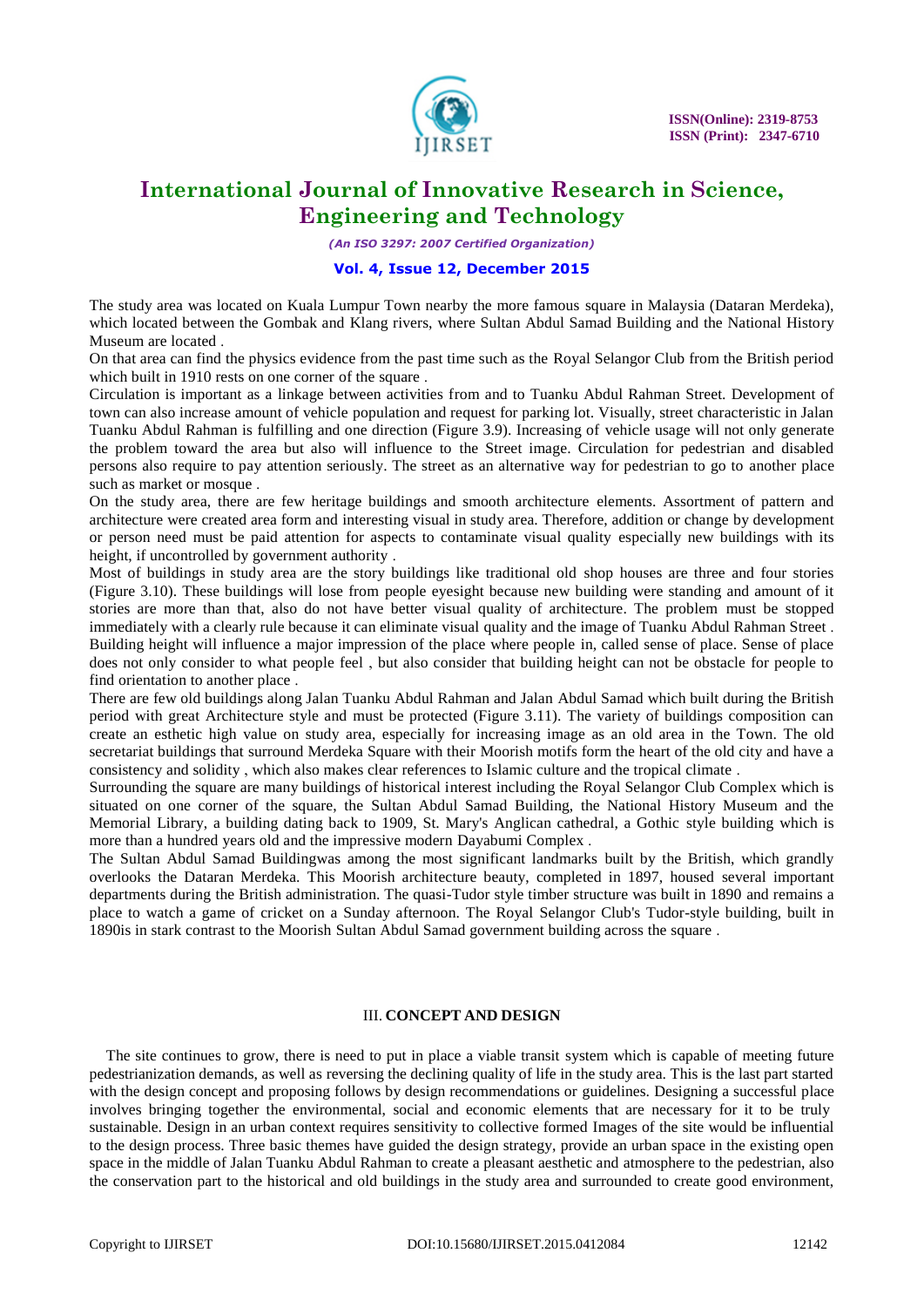

*(An ISO 3297: 2007 Certified Organization)*

### **Vol. 4, Issue 12, December 2015**

finally concern and enhance the existing pedestrian system with the up-to-date environment amenities and pleasure facilities.

Figures shows the results of the study area. Figs. 1, 2, 3 (a) shows the original image. (b) and (c) is the image obtained by designing and developing the area.



Fig. 1. Buildings should be sited carefully to create defined public space. Build-to lines should be utilized to establish a consistent series of building facades, and to promote regular alignment. The street is an important form of public space, and the buildings that define it should be expected to reinforce and enhance the streetscape corridor, (Figures 1.a and 1.b) showed the existing open space and the open space after the development.



Fig. 2 Conservation is an integral part of urban planning which provides a vital link to past. The importance of building and monument conservation : sensitivity towards the past, emotional ties, continuity and stability of physical surroundings, absence of protection against economic pressure, importance of tourism industry, lower estimated cost of development and financial gain in redevelopment, Several types of conservation actions may take place simultaneously in different parts of the whole building. Several types are identified, Reinforcement is the physical addition or application of materials that strengthen or support the actual fabric of the monument or conservation building to ensure its continued durability or structural integrity .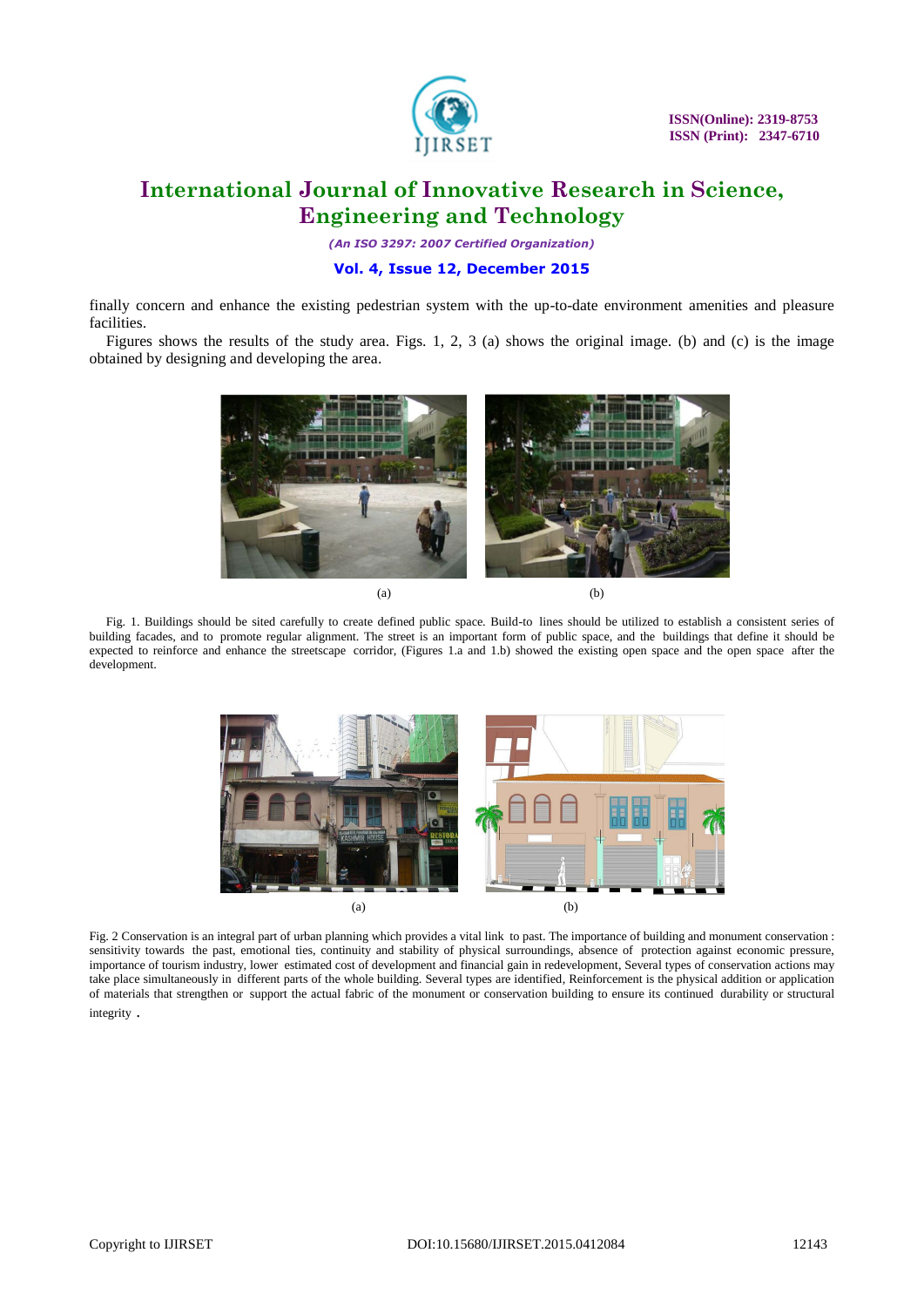

*(An ISO 3297: 2007 Certified Organization)* **Vol. 4, Issue 12, December 2015**





 $(a)$  (b)



Fig. 3<sup>"</sup>For pedestrian only" is an idea to return street function as human public space. As pedestrianization area, pedestrian way as the important supporter infrastructure to make Tuanku Abdul Rahman street's activities take place .

Pedestrian network plan was needed to strengthening of footpath network system at study area. At part of conducive certain area, required to create alleys to be enabling attainment to pedestrian movement from various direction . The concepts of pedestrian network in the study area are :

.1Creating continuity of pedestrian way with relation to attraction and activities

around it ;

.2Maintain and increase the existing vistas and views ;

.3Pedestrian way was equipped by street furniture; and turn on of area with facilities.

Urban design is one of the most important factors to be considered in future redevelopment of Winooski. Urban design concerns the visual form of both the built and natural environments; it includes the history and architecture of buildings, site improvements, patterns of development, open spaces, signage, street hardware , landscaping and other items visible to the public.

#### IV. **CONCLUSION**

A high quality of design and materials will be required for the street environment. The design and provision of all important street elements and furniture) including public art) will be coordinated, wherever possible, to make a positive contribution, avoid unnecessary clutter, and ensure a safe, informative and attractive environment.

The quality of the interface between vehicular and pedestrian spaces has a substantial impact on the overall experiential quality of an urban setting. Planting buffers, walls, and fencing should be utilized wherever feasible to screen views to parked cars. Parking area landscaping should be utilized to direct and filter views to parked cars and site utilities. Street and parking area trees should be placed with respect to maintaining important views to architectural elements and storefronts and to permit clear views across plaza and pedestrian areas. Landscape plantings should be low enough to maintain surveillance throughout exterior spaces.